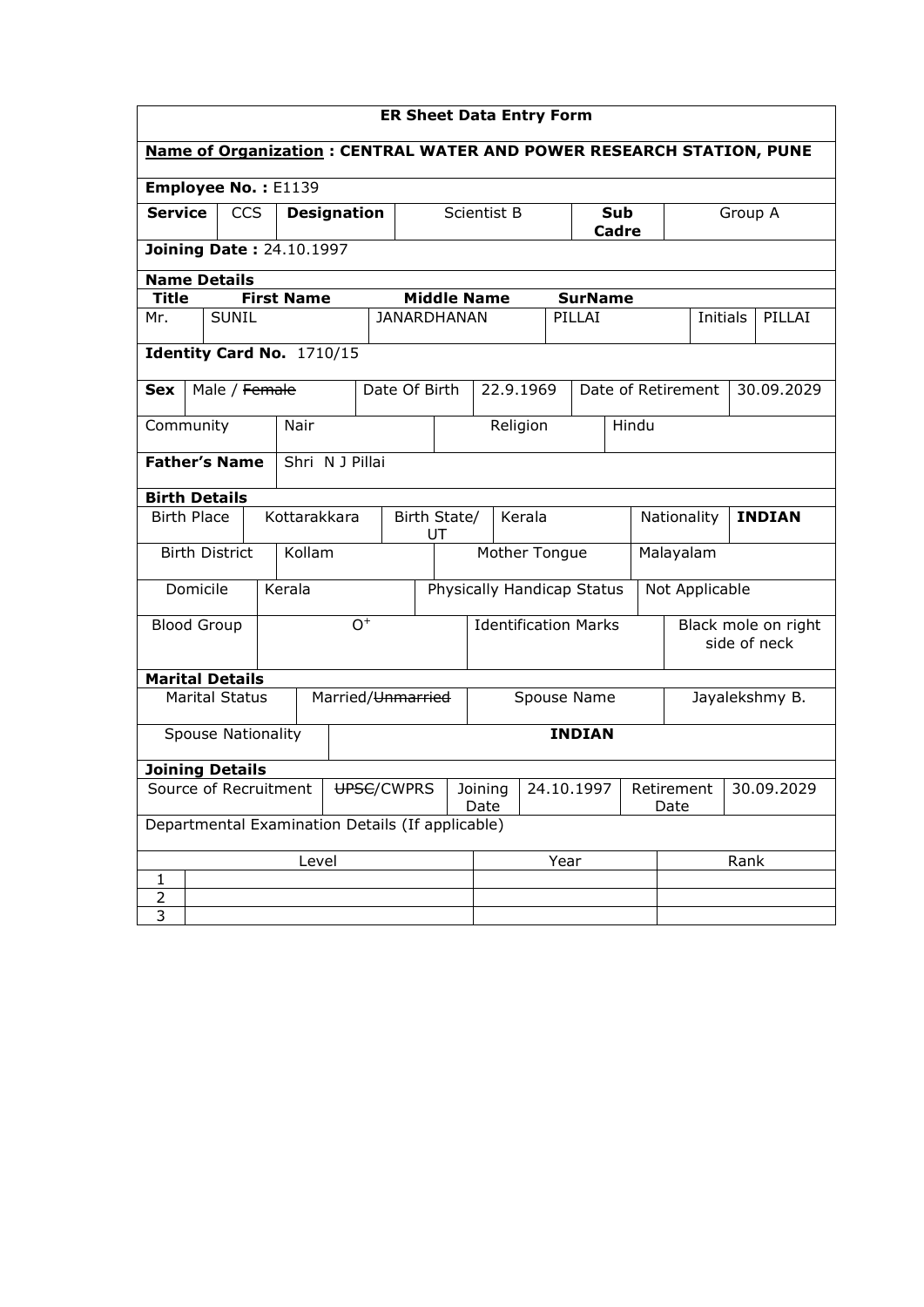| Remarks (if any)            |                  |             |              |              |
|-----------------------------|------------------|-------------|--------------|--------------|
| Languages known             |                  |             |              |              |
|                             | Name of Language | <b>Read</b> | <b>Write</b> | <b>Speak</b> |
| Indian Languages 1<br>Known | Hindi            | Yes         | Yes          | Yes          |
| $\overline{2}$              | English          | Yes         | Yes          | Yes          |
| 3                           | Malayalam        | Yes         | Yes          | Yes          |
| $\overline{4}$              | Marathi          | Yes         | No           | Yes          |
| 5                           | Sanskrit         | Yes         | Yes          | No           |
| 6                           | Tamil            | Yes         | No           | No           |
|                             |                  |             |              |              |
| Foreign Languages           |                  |             |              |              |
| Known<br>1                  |                  |             |              |              |
| $\overline{2}$              |                  |             |              |              |
| 3                           |                  |             |              |              |

# Details of deputation (if applicable): Not Applicable

| Name of the Office | Post held at that<br>time in parent office | Name of post<br>(selected for<br>deputation |       | Period of deputation |
|--------------------|--------------------------------------------|---------------------------------------------|-------|----------------------|
|                    |                                            |                                             | Since | From                 |
|                    |                                            |                                             |       |                      |

# Details of Foreign Visit: Not Applicable

| SI.<br>No. | Place of Visit | Date of<br>visit | Post held at<br>that time | Whether it<br>is a<br>personal or<br>official visit | Details of visit |
|------------|----------------|------------------|---------------------------|-----------------------------------------------------|------------------|
|            |                |                  |                           |                                                     |                  |

# Transfer/Posting Detail (if applicable)

| Place                                                                                                     | Period of posting |                  |  |  |  |  |  |
|-----------------------------------------------------------------------------------------------------------|-------------------|------------------|--|--|--|--|--|
|                                                                                                           | Since             | From             |  |  |  |  |  |
|                                                                                                           |                   |                  |  |  |  |  |  |
|                                                                                                           |                   |                  |  |  |  |  |  |
| Military Engineer Services,                                                                               | 28/08/1992        | 21/10/1997       |  |  |  |  |  |
| CE (Navy) Kochi, Kochi,                                                                                   |                   |                  |  |  |  |  |  |
| Kerala.                                                                                                   |                   |                  |  |  |  |  |  |
| Qualification (Use extra photocopy sheets for multi qualifications, experience, training, awards details) |                   |                  |  |  |  |  |  |
| Qualification                                                                                             | Discipline        | Specialization 1 |  |  |  |  |  |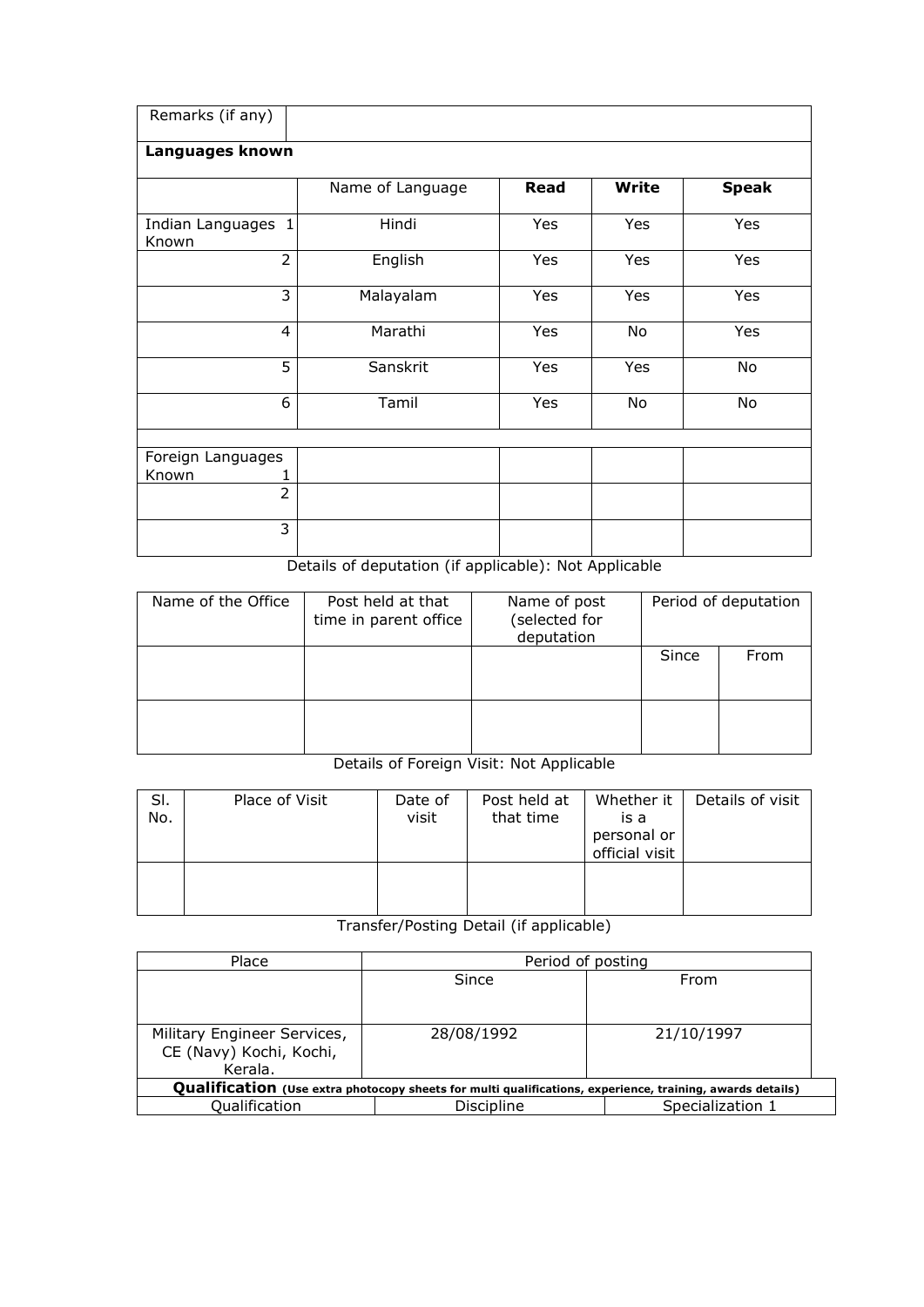| 1. B. Tech                             |                                                 |              |  | Civil Engineering    |                                                                                               |                         |             |          | Advanced Structural Design |                         |                                  |               |                                          |  |
|----------------------------------------|-------------------------------------------------|--------------|--|----------------------|-----------------------------------------------------------------------------------------------|-------------------------|-------------|----------|----------------------------|-------------------------|----------------------------------|---------------|------------------------------------------|--|
|                                        | Year                                            |              |  | Division             |                                                                                               | CGPA/ % Marks           |             |          |                            | Specialization 2        |                                  |               |                                          |  |
|                                        | 1991                                            |              |  | First Class Honours  |                                                                                               |                         |             |          | 81.60 %                    |                         |                                  |               | Concrete Technology                      |  |
|                                        | Institution                                     |              |  |                      | Place<br>University                                                                           |                         |             |          | Country                    |                         |                                  |               |                                          |  |
| Govt. Engineering<br>College, Thrissur |                                                 |              |  |                      | Thrissur, Kerala<br><b>Calicut University</b><br>India                                        |                         |             |          |                            |                         |                                  |               |                                          |  |
| <b>Experience</b>                      |                                                 |              |  |                      |                                                                                               |                         |             |          |                            |                         |                                  |               |                                          |  |
|                                        | Type of Posting                                 |              |  |                      |                                                                                               |                         |             |          |                            | Level                   |                                  |               |                                          |  |
|                                        |                                                 | Permanent    |  |                      |                                                                                               |                         |             |          |                            | Group B Non Gazetted    |                                  |               |                                          |  |
|                                        |                                                 | Designation  |  |                      |                                                                                               |                         |             |          |                            | <b>Present Position</b> |                                  |               |                                          |  |
|                                        | Research Assistant (Engg.)                      |              |  |                      |                                                                                               |                         | Scientist B |          |                            | (Group A), Gazetted     |                                  |               |                                          |  |
|                                        |                                                 | Ministry     |  |                      |                                                                                               |                         |             |          |                            | Department              |                                  |               |                                          |  |
|                                        | Water Resources, River                          |              |  |                      |                                                                                               |                         |             |          |                            |                         |                                  |               | Central Water and Power Research Station |  |
|                                        | Development and Ganga                           |              |  |                      |                                                                                               |                         |             |          |                            |                         |                                  |               |                                          |  |
|                                        |                                                 | Rejuvenation |  |                      |                                                                                               |                         |             |          |                            |                         |                                  |               |                                          |  |
|                                        |                                                 | Office       |  |                      |                                                                                               |                         |             |          |                            | Place                   |                                  |               |                                          |  |
|                                        | Concrete Technology                             |              |  |                      |                                                                                               |                         |             |          |                            | Pune, Maharashtra       |                                  |               |                                          |  |
|                                        | <b>Experience Subject</b>                       |              |  |                      |                                                                                               |                         |             |          |                            | Period of Posting       |                                  |               |                                          |  |
|                                        | Major                                           |              |  |                      |                                                                                               | Minor                   |             |          |                            |                         | From                             |               | To                                       |  |
|                                        | Contract Management (MES,                       |              |  |                      | Quantity Survey, Tendering                                                                    |                         |             |          |                            | 28/08/1992              |                                  |               | 21/10/1997                               |  |
| Kochi)                                 |                                                 |              |  |                      | and Contractual Procedure,<br>Arbitration etc.                                                |                         |             |          |                            |                         |                                  |               |                                          |  |
|                                        | Concrete Technology,                            |              |  |                      | Thermal & Creep Properties                                                                    |                         |             |          | 24/10/1997                 |                         |                                  | Till date     |                                          |  |
|                                        | Rehabilitation of Hydraulic                     |              |  |                      |                                                                                               | of Concrete             |             |          |                            |                         |                                  |               |                                          |  |
|                                        | Structures & Testing of                         |              |  |                      |                                                                                               |                         |             |          |                            |                         |                                  |               |                                          |  |
|                                        | construction materials                          |              |  |                      |                                                                                               |                         |             |          |                            |                         |                                  |               |                                          |  |
|                                        | (CW&PRS, Pune)                                  |              |  |                      | Note:-Refer the Annexure to fill above Major, Minor Subjects and below given training subject |                         |             |          |                            |                         |                                  |               |                                          |  |
|                                        | (minimum 1 week & above)                        |              |  |                      |                                                                                               |                         |             |          |                            |                         |                                  |               |                                          |  |
| Training                               |                                                 |              |  |                      |                                                                                               |                         |             |          |                            |                         |                                  |               |                                          |  |
| <b>Training Year</b>                   |                                                 |              |  | <b>Training Name</b> | <b>Training Subject</b>                                                                       |                         |             |          |                            |                         |                                  |               |                                          |  |
| 2011                                   |                                                 |              |  |                      | Application of Finite Element Analysis<br>Two weeks Training Programme                        |                         |             |          |                            |                         |                                  |               |                                          |  |
| in application of FEA for Water        |                                                 |              |  |                      | for Water Resources                                                                           |                         |             |          |                            |                         |                                  |               |                                          |  |
|                                        | Level                                           |              |  | Resources            | <b>Field Visit</b>                                                                            |                         |             |          |                            |                         |                                  |               |                                          |  |
|                                        |                                                 |              |  |                      | Institute Name, Place                                                                         |                         |             | Country  |                            |                         | Field Visit Place (within India) |               |                                          |  |
| A.R.O.                                 |                                                 |              |  |                      | National Water Academy,                                                                       |                         |             | Nil      |                            |                         | Pune                             |               |                                          |  |
|                                        | Group B Gazetted Pune-24.                       |              |  |                      |                                                                                               |                         |             |          |                            |                         |                                  |               |                                          |  |
|                                        |                                                 |              |  |                      |                                                                                               |                         |             |          |                            |                         |                                  |               |                                          |  |
|                                        | Sponsoring Authority                            |              |  |                      |                                                                                               | Period of Training      |             |          | Duration                   |                         |                                  |               | Result                                   |  |
|                                        |                                                 |              |  | From                 |                                                                                               |                         | To          |          |                            | in Weeks)               | $\sqrt{}$                        |               | Qualified                                |  |
| Government of India<br>18/07/2011      |                                                 |              |  |                      | 29/07/2011                                                                                    |                         |             |          | Two                        |                         |                                  | Not Qualified |                                          |  |
|                                        | <b>Awards/Publications: Annexure I attached</b> |              |  |                      |                                                                                               |                         |             |          |                            |                         |                                  |               |                                          |  |
| Type of Activity:                      |                                                 |              |  |                      |                                                                                               |                         |             | Academic |                            |                         | Non Academic                     |               |                                          |  |
| <b>Activity Area</b>                   |                                                 |              |  |                      |                                                                                               | <b>Activity Subject</b> |             |          |                            | <b>Activity Title</b>   |                                  |               |                                          |  |
|                                        |                                                 |              |  |                      |                                                                                               |                         |             |          |                            |                         |                                  |               |                                          |  |
| Day                                    |                                                 | Month        |  | Year                 |                                                                                               |                         |             | Activity |                            | Level                   |                                  |               |                                          |  |
|                                        |                                                 |              |  |                      |                                                                                               |                         |             |          | Description/Remarks        |                         |                                  |               |                                          |  |
|                                        |                                                 |              |  |                      |                                                                                               |                         |             |          |                            |                         |                                  |               |                                          |  |

Note: (i) Concerned CCS Officer is responsible for the correctness of information sent through ER Sheet proforma.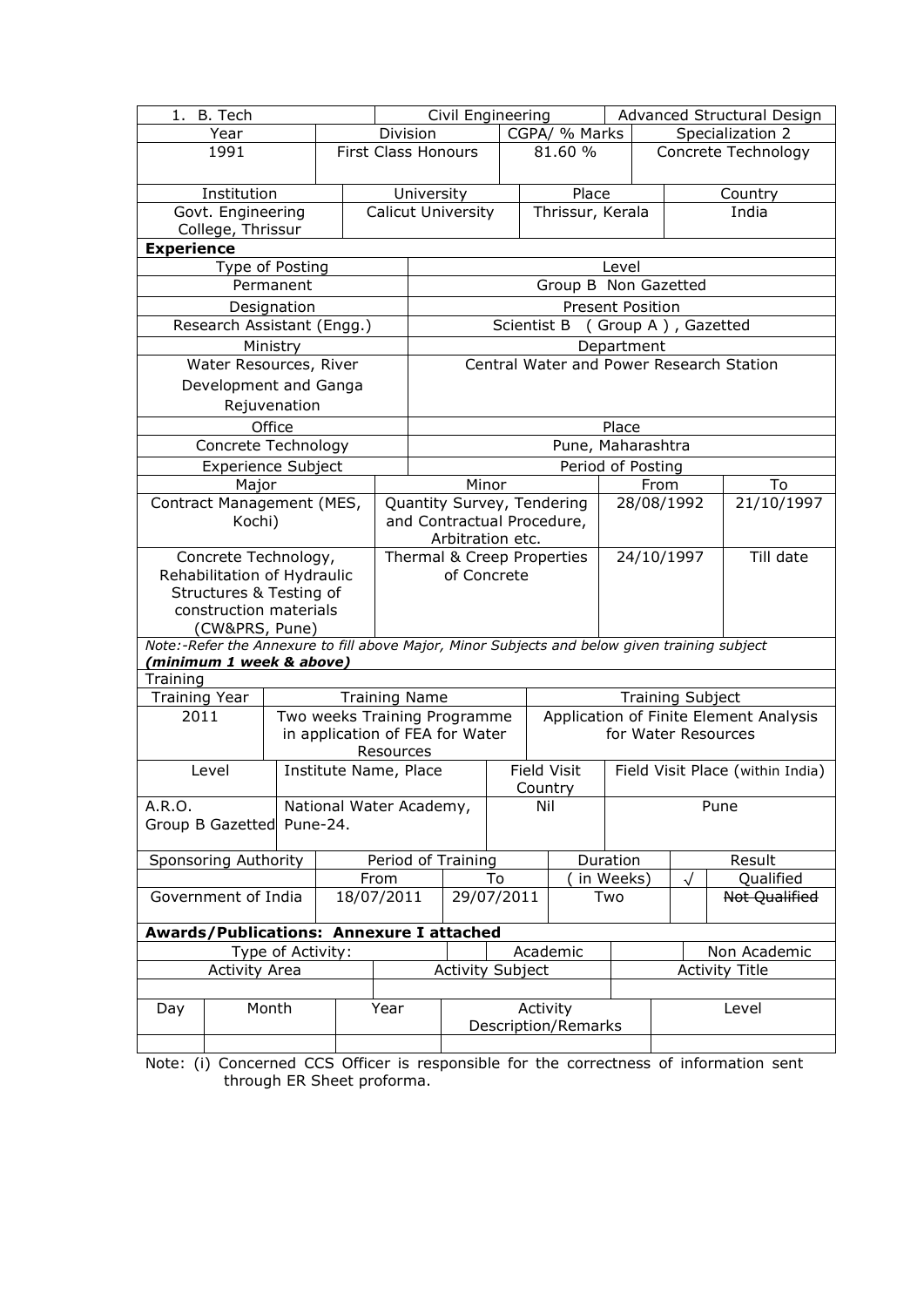(ii) Subject to verification by the concerned administrative authorities.

Date : 25/06/2015 Place : Khadakwasla, Pune – 24.

Information checked and verified – by Signature of Officer

| Section   | Ministry/  |                          |  |
|-----------|------------|--------------------------|--|
| Officer   | Department |                          |  |
| E-mail id | Room NO.   | <b>Building</b><br>Name: |  |
| Phone NO. | Wing No.   |                          |  |

Annexure I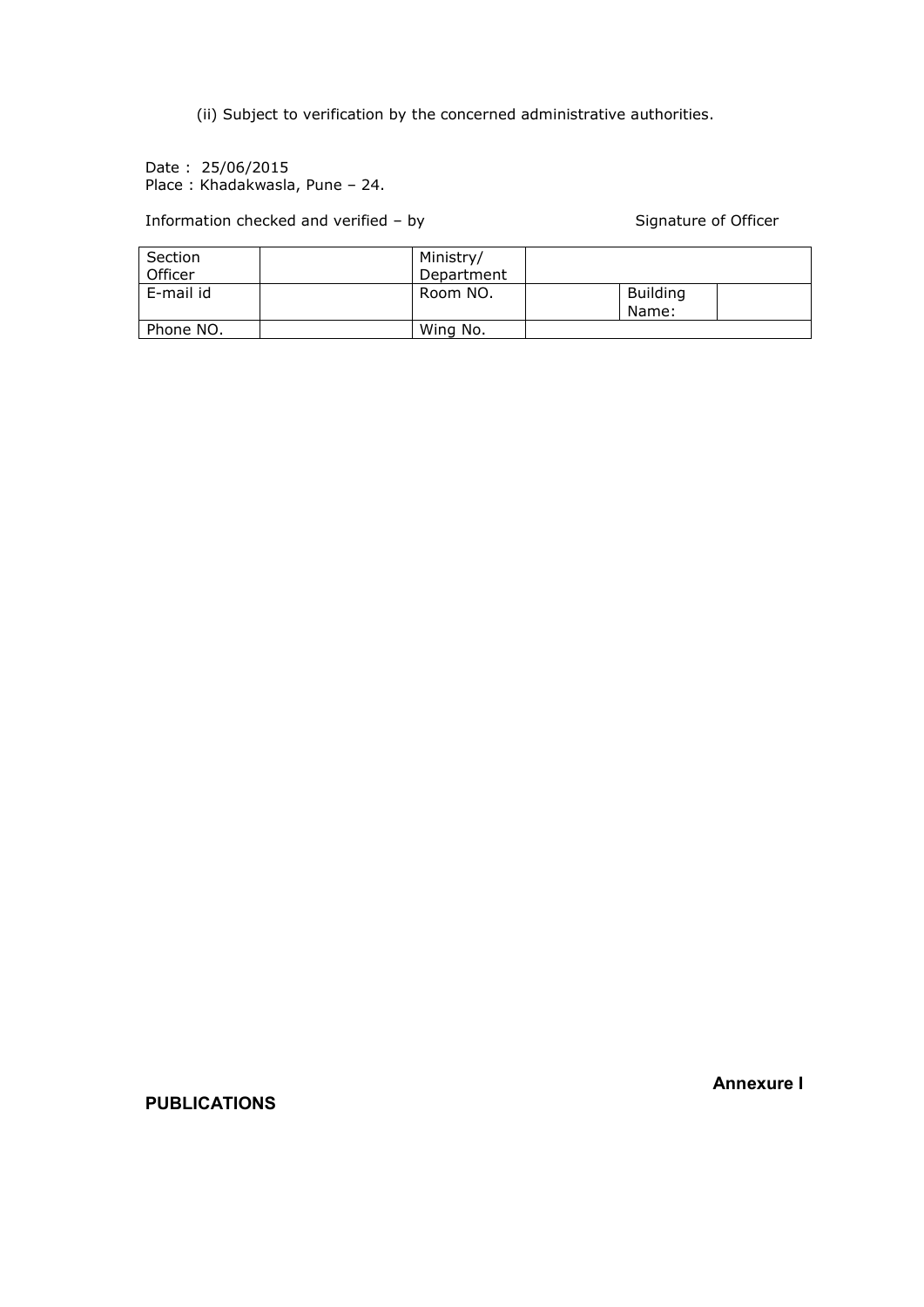### I. No. of Technical Reports Submitted to Clients : 55

| <b>Nature of Studies</b>                                                                                                                                                                                 | <b>Name of Projects/Dams</b>                                                                                                                                                                                                                                                    |
|----------------------------------------------------------------------------------------------------------------------------------------------------------------------------------------------------------|---------------------------------------------------------------------------------------------------------------------------------------------------------------------------------------------------------------------------------------------------------------------------------|
| Determination<br>of<br>physical<br>1.<br>Temperature<br>properties<br>and<br><b>Studies</b><br>Mass<br>Control<br>on<br>Concrete towards construction<br>and strengthening of gravity<br>Dams.           | Indira Sagar, Omkareshwar, Godavari Barrages,<br>Ghatghar, Nilwande, Bham, Koyna Dams etc.                                                                                                                                                                                      |
| 2. Identification of suitable<br>repair<br>devising<br>material,<br>repair<br>methodology and<br>monitoring<br>execution towards relpair and<br>rehabilitation of<br>distressed<br>hydraulic structures. | Koyna, Hirakud, Almatti, Anjunem, Salauli, Barna,<br>Bansagar, Ichari, Dimbhe Dam, Krishnarajasagar<br>Shivsagar Dams, Power Houses of Upper<br>Indravati and Rourkela Steel Plant, Tillari Aqueduct<br>and repair materials of M/s Perma Chemicals and<br>M/s Dimple Chemicals |
| 3. Assessment<br>οf<br>quality<br>of<br>Masonry/ Concrete in Gravity<br>Dams.                                                                                                                            | Bhandardhara.<br>Kolkewadi.<br>Tarali,<br>Darna<br>Kushalpura, Dehali Dams & Godavari Barrages.                                                                                                                                                                                 |
| Physical inspection of distressed<br>4.<br>hydraulic structures.                                                                                                                                         | Warna<br>Pathazhakundu<br>and<br>Weir<br>Dams.<br>0t<br>Reservoir, Sirsa<br>Koothuhole<br>Manakpur<br>and<br>Aqueducts.                                                                                                                                                         |

#### II. No. of Technical Papers Published – 14 Nos.

#### Published in International /National Journals

- 1. Desai V T, Patil A V, Pillai S J and Sathe A K., "Estimation of Temperature Rise in Mass Concrete Placed in Lifts Using Computer Program," published in National Journal of New Building Material & Construction World (NBM&CW) Dec. 2003, (pp 42-45).
- 2. Dhawan R.K.(Dr), Patil A.V., Pillai S.J., " Determination of strength parameters of a Masonry Dam by flat jack Method " published in Indian Geotechnical Journal, April – 2011, Vol 41(2), pp- 100-107.
- 3. Desai V T, Patil A V and Pillai S J, `Repairs of damage in the Baffle Blocks of Salauli Dam using PICC Material', by International Journal of Dam Engineering, 2015 , Vol. XXV, Issue 1 (pp 37-51).

#### Published in proceedings of International /National Seminars & **Conferences**

4. 'Review of Contemporary epoxy systems-CWPRS experiences.', by A K Sathe, V T Desai, A V Patil , S J Pillai & I Azaraiah , A national seminar on " Polymers and Epoxies for Civil Engineering structures" on 27-28<sup>th</sup> July 2000, Pune, Maharashtra organised in association with C.W.P.R.S., Pune & Indian Concrete Institute, Pune Centre.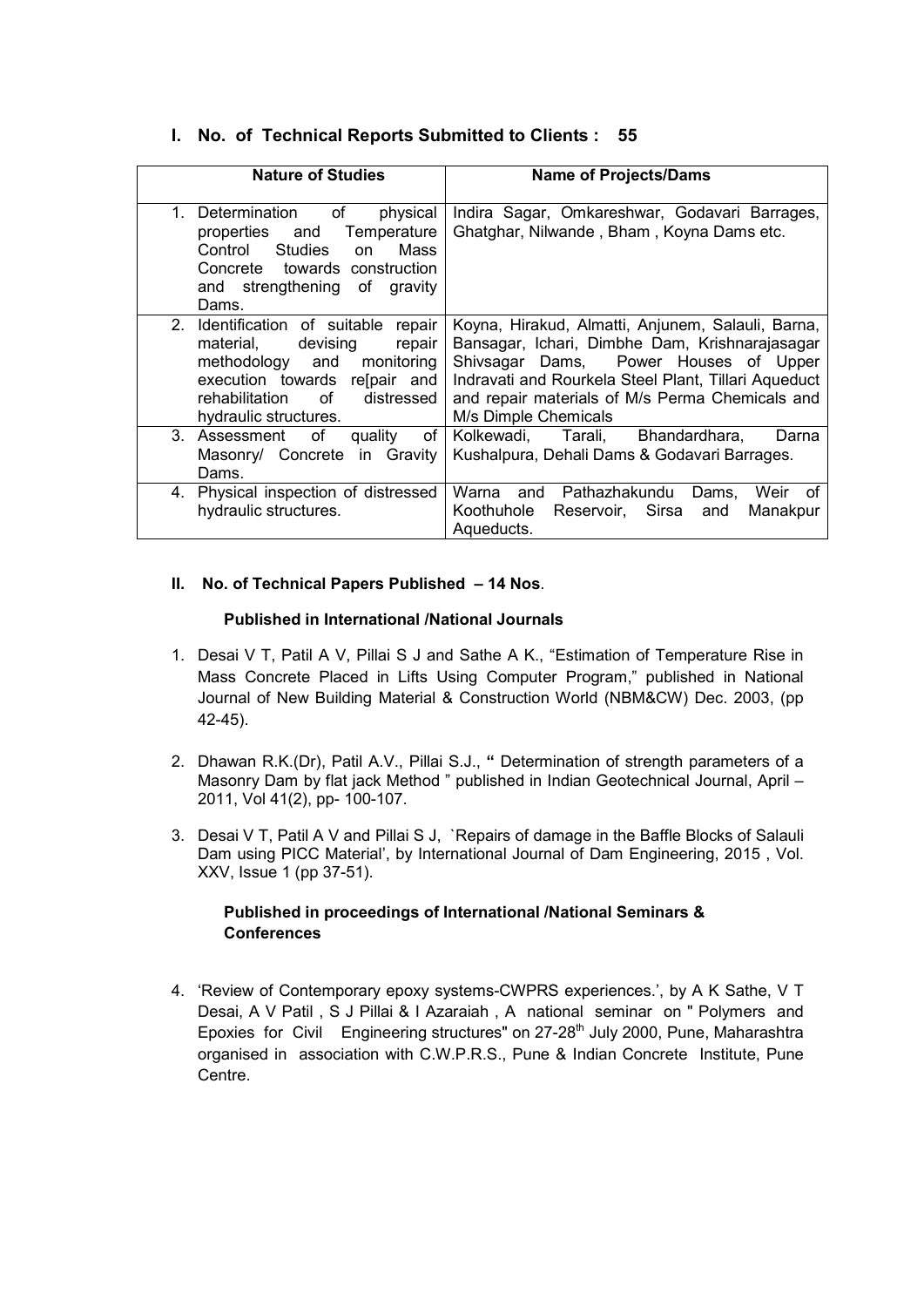- 5. 'Epoxy application and case studies', by I Azaraiah, A K Sathe, V T Desai, A V Patil , S J Pillai, A national seminar on " Polymers and Epoxies for Civil Engineering structures" on 27-28<sup>th</sup> July 2000, Pune, Maharashtra organised in association with C.W.P.R.S., Pune & Indian Concrete Institute , Pune Centre.
- 6. `Studies on Roller Compacted Concrete Mixes Ghatghar Pumped Storage Scheme, Maharashtra'. By Desai V T., Sathe, A K, Patil A V and Pillai S J "Proc. International conference on Accelerated Construction of Hydropower Project", CBIP 15-17, October, 2003, Gedu, Bhutan. (pp VI 29 – VI 38).
- 7. `Selection of Application of Epoxy Compounds in Rehabilitation of Hydraulic Structures'. By Sathe A K, Desai V T., Patil A V and Pillai S J, Proc. National Conference on Hydraulics and Water Resources, Hydro 2003, CWPRS, Pune, December, 2003. (pp 421-428).
- 8. `Numerical Technique for prediction of temperatures in Mass Concrete Dam', by Desai V T, Sathe A K, Patil A V and Pillai S J, Conference on Large Dams & Hydropower Development, 26<sup>th</sup>-28<sup>th</sup> May 2004, New Delhi.
- 9. `Strengthening of Scrolls Cases/Spiral Casing and Draft Tubes of Hydro Power Projects – Case Studies', by Desai V T, Sathe A K, Patil A V and Pillai S J, ( 2005) `Proc. National Conference on Recent Trends in Geotechnology, Pune Chapter, Indian Geotechnical Society, 12-13 February 2005, Pune University, Pune, Theme V, Paper No. 50.
- 10. 'Thermal Analysis of Upper Dam Ghatghar Pumped Storage Scheme' by Desai V T, Sathe A K, Patil A V , Pillai S J & Shirke J M , (2006), Geotechnical Engineering – Indian Experience, Indian Geotechnical Conference 2006, Chennai, India, Dec. 2006, pp 707-708.
- 11. Sathe A K, Desai V T, Patil A V, Pillai S J & Shirke J M, (2007) "Rehabilitation of Hydraulic Structures – Case Studies",  $6<sup>th</sup>$  International R & D Conference on Sustainable Development of Water & Energy Resources- Needs & Challenges, Lucknow, India,  $13^{th}$  -16<sup>th</sup> Feb. 2007, pp 480-492.
- 12. Sathe A K, Desai V T, Patil A V & Pillai S J, (2008) "A New Method for Determining Suitability of Elastomeric Sealants", National Conference on Emerging Technologies in Civil Engineering (NCETCE-2008) held at PDVVP College of Engineering, Ahmednagar, Maharashtra, 28-29 Feb.2008, pp 61-68.
- 13. Desai V T, Patil A V & Pillai S J, (2010) "Cooling requirements of mass concrete for strengthening concrete dam- a study relating to overflow section of Koyna dam." National Conference on Civil Engineering for Infrastructural Developments (CID – 2010) to be held at D.Y.Patil College of Engineering, Pune Akurdi, Pune during 30 – 31<sup>st</sup> August 2010. (pp 55-60)
- 14. Patil A V, S J Pillai, R Vigneswaran, K Balachandran, S D Pingale and Rizwan Ali, "Repair of Damages in Distressed Masonry Dams - A Case Study", "First National Dam Safety Conference" jointly organized by CWC, Tamilnadu WRD and IIT Chennai held in IIT Chennai on  $24^{th}$  &  $25^{th}$  March, 2015.